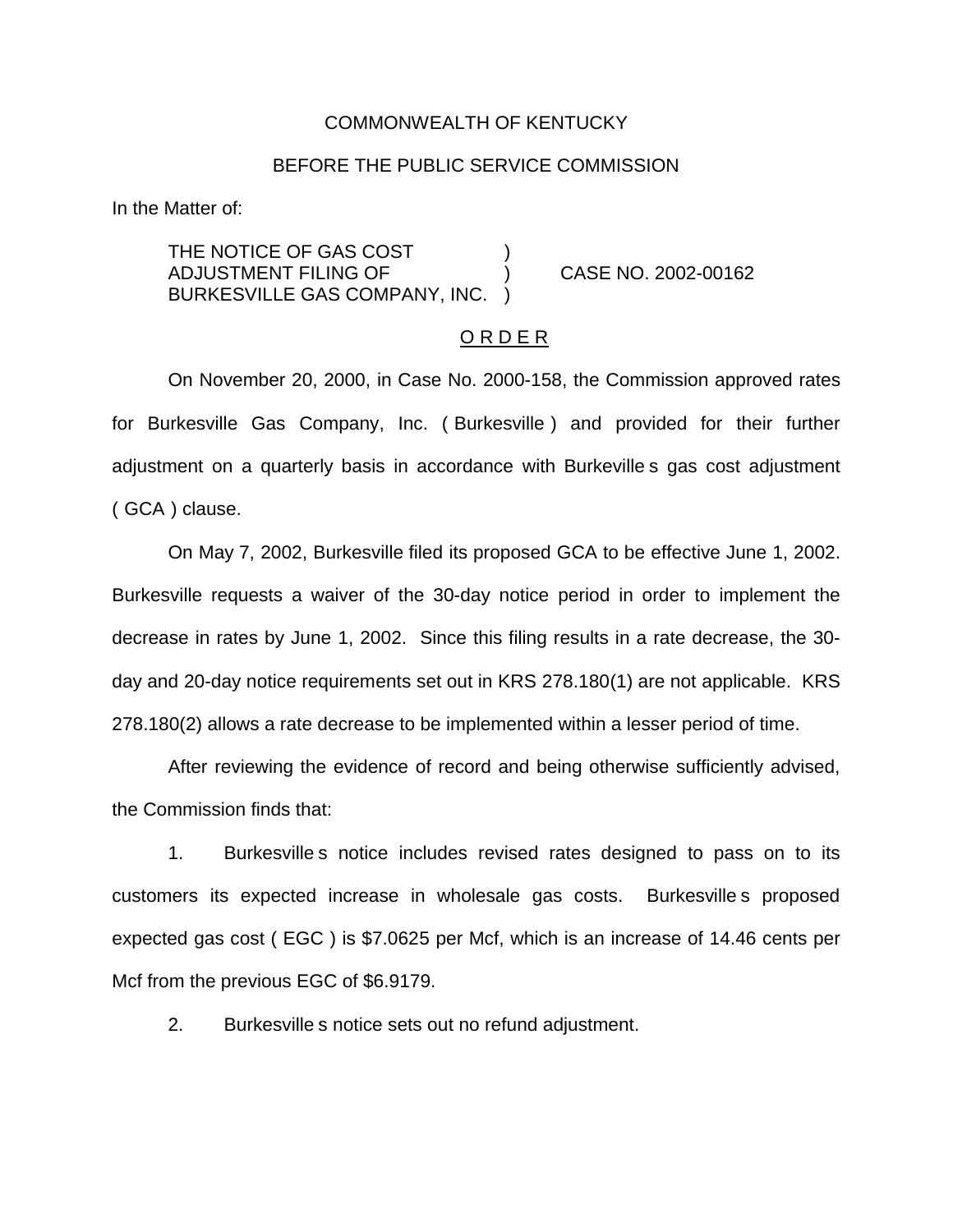3. Burkesville s notice sets out a current actual adjustment ( AA ) of (8.6) cents per Mcf. Burkesville s notice sets out a total AA of (12.61) cents per Mcf, which is a decrease of 15.25 cents per Mcf from the previous total AA.

4. Burkesville s GCA is \$6.9364 per Mcf, which is .79 cent per Mcf less than the previous rate of \$6.9443.

5. The rates in the Appendix to this Order are fair, just, and reasonable, in the public interest, and should be approved for service rendered by Burkesville on and after June1, 2002.

IT IS THEREFORE ORDERED that:

1. The rates in the Appendix, attached hereto and incorporated herein, are approved for service rendered on and after June 1, 2002.

2. Within 20 days of the date of this Order, Burkesville shall file with this Commission its revised tariffs setting out the rates authorized herein.

Done at Frankfort, Kentucky, this 21<sup>st</sup> day of May, 2002.

By the Commission

ATTEST:

Deputy Executive [